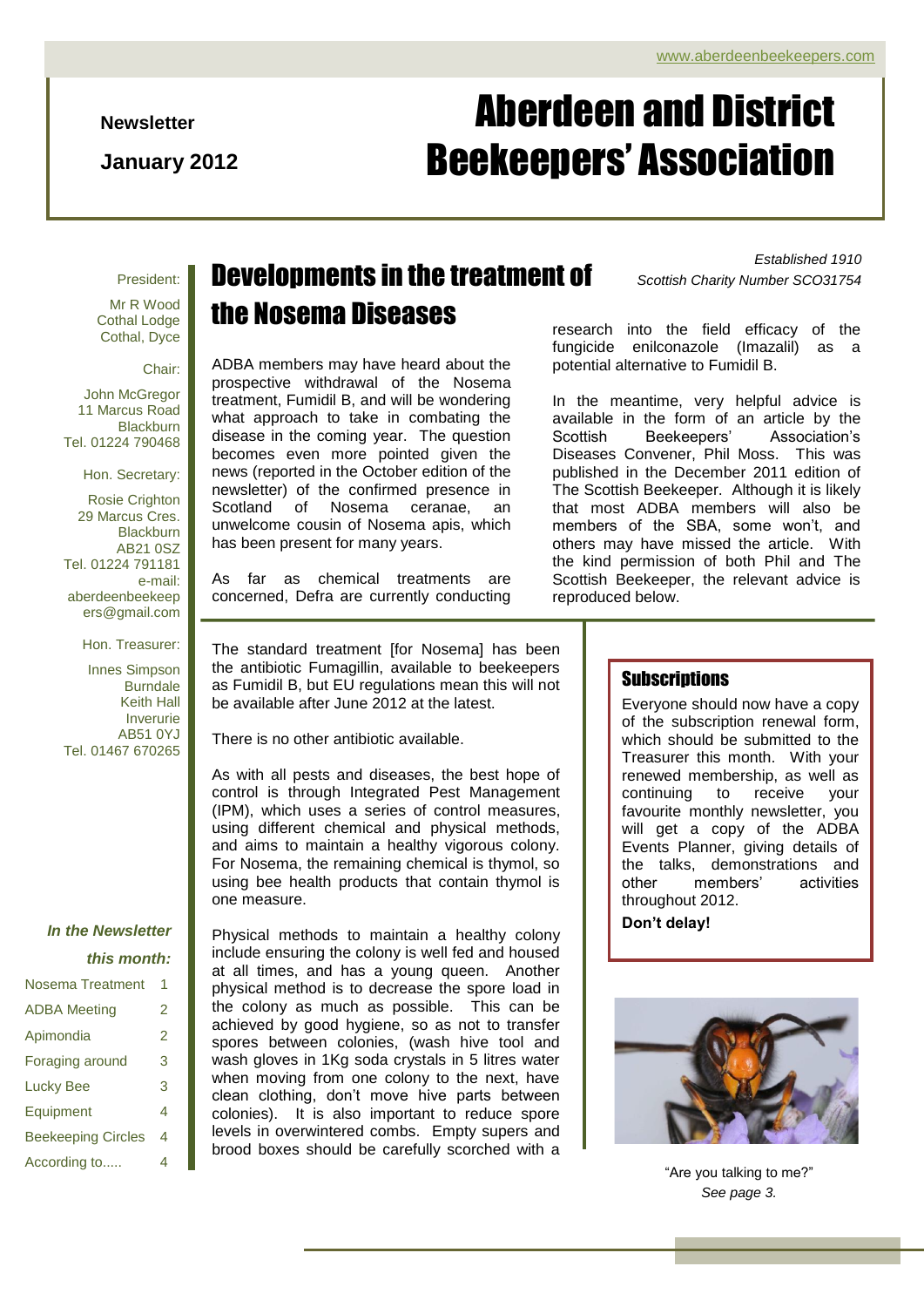hot flame, as should well scraped frames (very carefully!) before putting in new foundation. Alternatively, frames without comb or foundation can be immersed in soda solution or bleach, such treatments are more effective if the frames are dried out then retreated, but must be well rinsed to remove all traces of soda or bleach, and dried before use.

For those confident in handling acid, supers and brood boxes with frames and comb can be stacked and treated with 80 percent acetic acid.

Almost 50 years ago I was taught to put three or four-year-old frames to the outside of the brood box in the autumn, and replace them with fresh foundation in the spring, so all frames were "only" three or four years old. Another old fashioned way is that if you can"t see the light through a brood frame, replace it. With increased incidence of brood diseases at present, these rules of thumb are no longer valid, and frames should be cleaned or replaced, and fresh foundation put in, so they are only used for two years, or at an absolute maximum three years.

All the physical methods above should be done whether or not you have Nosema. If you do have, or suspect you have, Nosema, then you should seriously consider a complete frame change, either through a shook swarm or a Bailey comb change (details can be found on Beebase).

Nosema ceranae came from the east and is not adapted to cold climates, so spores can be killed by cold, so clear a space in the freezer and put supers in there for 10 days (this will also kill wax moth). Conversely, N. Apis spores will withstand the cold, but are susceptible to heat, 49ºC for 24 hr, which is below the melting point of wax so frames with comb (but no honey) can be treated.

All these physical methods will also be effective against other pests and pathogens, and will benefit both the bees and the beekeeper, though will not improve the health of the beekeeper, only that of his bank account because of the increase in honey yield that will result from having healthy vigorous bees.

When using any of the products mentioned above, as with all chemicals, read carefully and observe diligently all the instructions for use, especially the safety instructions.

Details of techniques mentioned can be found on Beebase. Go to: <https://secure.fera.defra.gov.uk/beebase/index.cfm> Register if you haven"t already done so, and search for the relevant items. If you want "hot" links, then e-mail: [diseases@scottishbeekeepers.org.uk](mailto:diseases@scottishbeekeepers.org.uk) with the word LINKS in the subject line and I will send them to you.

*The above extract is taken from 'The Nosema Diseases', written by Phil Moss, SBA Diseases Convener, and published in The Scottish Beekeeper, December 2011, Vol 88 No 12. Reprinted here with the kind permission of the author and that of The Scottish Beekeeper.*

### First spring meeting

### **'Preparing for Oilseed Rape'**

Saturday 18 February at 2.30pm

The Kinellar Community Hall Fintray Road Blackburn AB21 0SS

New beekeepers welcome.

#### **APIMONDIA**

International Bee Health Symposium 2012 Saturday 24 March 2012, Citywest Hotel and Convention Centre, Dublin, Ireland

The programme will consist of 3 state-of-the-art plenary lectures, (open to all), delivered by invited experts followed by 3 concurrent roundtable discussions led by the experts and facilitated by beekeepers and researchers. This format will be repeated in the afternoon with 3 further topics and the meeting will conclude with a short plenary discussion session.

To find out more and to register for the meeting online go to the website[: www.beehealth2012.ie](http://ch1-marketing.mci-group.com/t/40633/16904411/8574/0/) Or contact the Symposium Secretariat - Email[: beehealth2012@mci-](mailto:beehealth2012@mci-group.com)

[group.com](mailto:beehealth2012@mci-group.com) or Telephone: +353 (0)1 280 2641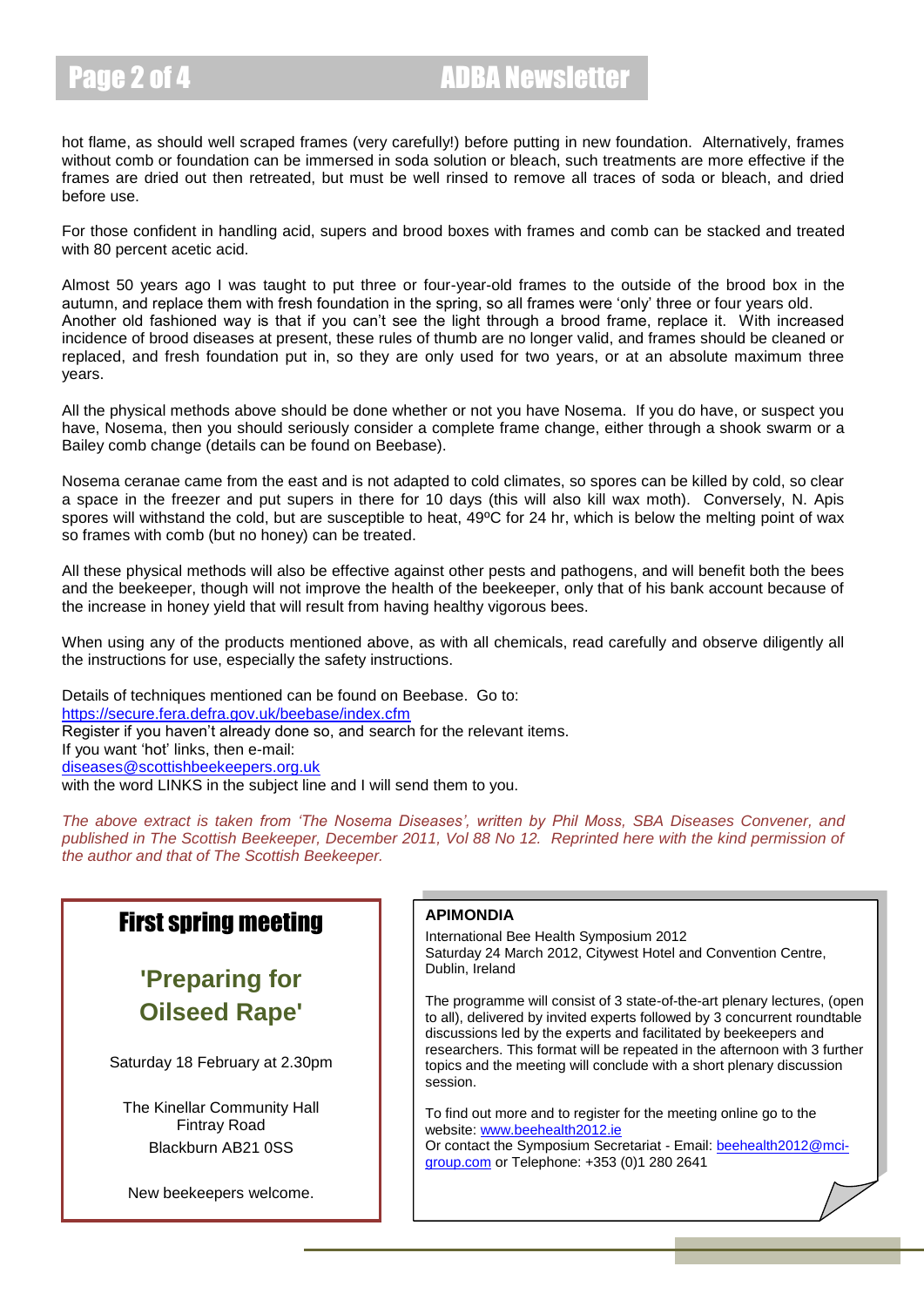Page 3 of 4 **ADBA Newsletter** 

## Foraging around

There has been much excitement in the media about the possibility that **colony collapse disorder** affecting North American honeybees might be linked to a parasitic fly, Apocephalus borealis, that appears to have crossed hosts from its existing predation of bumble bees.

Very many news outlets picked up the story, including the Telegraph, which gives this description of what may be happening:

"The insect lays its eggs in the abdomens of bees, which start displaying ''zombie'' behaviour, abandoning their hives en masse to congregate near lights.

"Finally they die, and the fly larvae emerge from their bodies."

For more, see: <http://www.telegraph.co.uk/science/science-news/8989563/Bees-turned-into-zombies-by-parasitic-fly.html>

The Strathearn Herald reported on the inaugural meeting of **new neighbours** for the ADBA, the Perth and District Beekeepers" Association. The new group is drawing around 30 people, made up of experienced beekeepers, beginners, and those interested in getting started.

The report is at: [http://www.strathearnherald.co.uk/strathearn-news/strathearn-news/2011/12/23/busy](http://www.strathearnherald.co.uk/strathearn-news/strathearn-news/2011/12/23/busy-beekeepers-form-association-64054-29990777/)[beekeepers-form-association-64054-29990777/](http://www.strathearnherald.co.uk/strathearn-news/strathearn-news/2011/12/23/busy-beekeepers-form-association-64054-29990777/)

**And finally.....**the National Bee Unit is providing more advice in relation to the threat from the Asian Hornet [*pictured on page 1*], an aggressive predator of honeybees. An information sheet including details of how to build an Asian Hornet Trap can be found at:

[https://secure.fera.defra.gov.uk/beebase/downloadDocument.cfm?](https://secure.fera.defra.gov.uk/beebase/downloadDocument.cfm?id=607) [id=607](https://secure.fera.defra.gov.uk/beebase/downloadDocument.cfm?id=607)

Beekeepers and the public are being asked to report any suspect sightings via the Alert System: [alert\\_nonnative@ceh.ac.uk](mailto:alert_nonnative@ceh.ac.uk)

Those with a strong constitution (and access to the Internet) may wish to see astonishing footage of an Asian Hornet attack on a honeybee colony, at:

<http://www.youtube.com/watch?v=L54exo8JTUs>

*Thanks to Stephen Palmer for this item.*

#### A Tangled Web We Weave

We have a hitch with the ADBA website. Please bear with us while we sort this out.



**We wish!**

A lucky bee in Nelson, New Zealand, with yields of up to 100Kg of manuka honey per hive.

*Thanks to Ian Murray for this picture.*